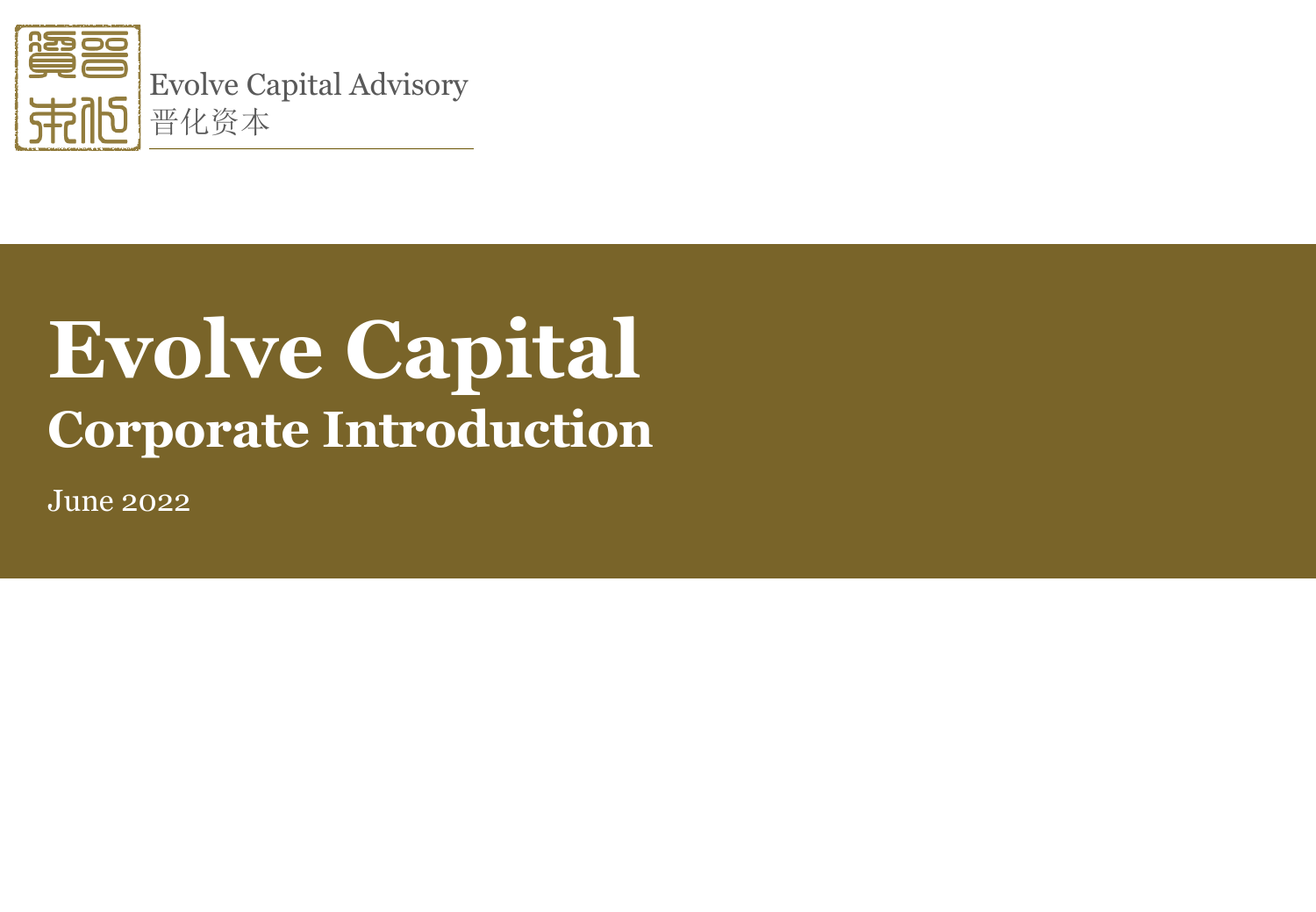### **DISCLAIMER**



This presentation was prepared exclusively for the benefit and internal use of the Evolve Holdings' client to whom it is directly addressed and delivered (including such client's subsidiaries, the "Company") in order to assist the Company in evaluating, on a preliminary basis, the feasibility of a possible transaction or transactions and does not carry any right of publication or disclosure, in whole or in part, to any other party. This presentation is for discussion purposes only and is incomplete without reference to, and should be viewed solely in conjunction with, the oral briefing provided by Evolve Holdings. Neither this presentation nor any of its contents may be disclosed or used for any other purpose without the prior written consent of Evolve Holdings.

To the extent this presentation contains information specific to the Company, any such information is based upon any management forecasts supplied to us and reflects prevailing conditions and our views as of this date, all of which are accordingly subject to change. Evolve Holdings' opinions and estimates constitute Evolve Holdings' judgment and should be regarded as indicative, preliminary and for illustrative purposes only. In preparing this presentation, we have relied upon and assumed, without independent verification, the accuracy and completeness of all information available from public sources or which was provided to us by or on behalf of the Company or which was otherwise reviewed by us. In addition, our analyses are not and do not purport to be appraisals of the assets, stock, or business of the Company or any other entity. Evolve Holdings makes no representations as to the actual value which may be received in connection with a transaction nor the legal, tax or accounting effects of consummating a transaction. Unless expressly contemplated hereby, the information in this presentation does not take into account the effects of a possible transaction or transactions involving an actual or potential change of control, which may have significant valuation and other effects.

Notwithstanding anything herein to the contrary, the Company and each of its employees, representatives or other agents may disclose to any and all persons, without limitation of any kind, the U.S. federal and state income tax treatment and the U.S. federal and state income tax structure of the transactions contemplated hereby and all materials of any kind (including opinions or other tax analyses) that are provided to the Company relating to such tax treatment and tax structure insofar as such treatment and/or structure relates to a U.S. federal or state income tax strategy provided to the Company by Evolve Holdings.

This presentation does not constitute a commitment by any Evolve Holdings' entity to underwrite, subscribe for or place any securities or to extend or arrange credit or to provide any other services.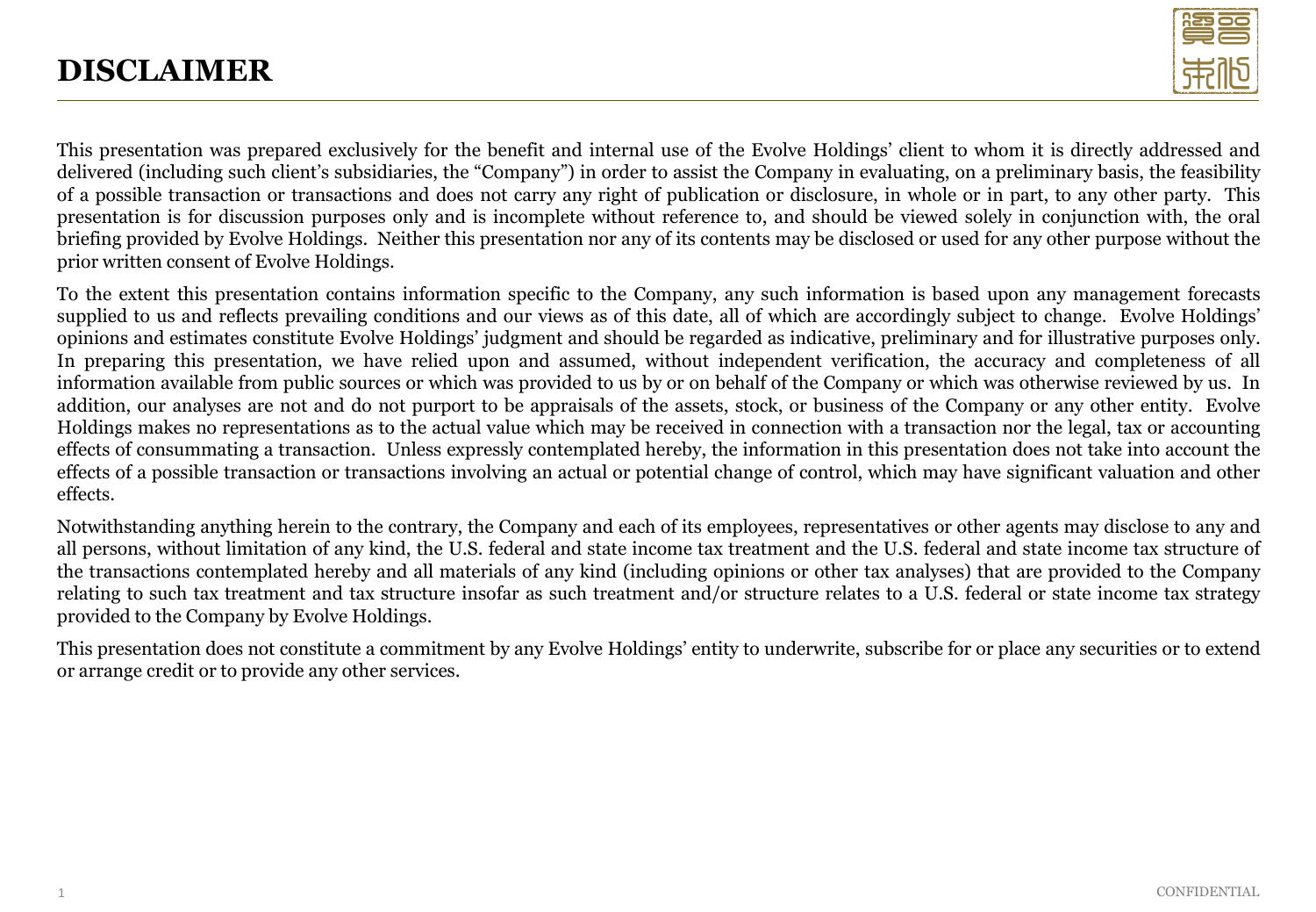### **EVOLVE HOLDINGS**



**Our Goal**

- **Evolved Investment Banking** Services as a differentiator and to **Democratize** Investment Banking for companies
	- We want to serve as **Advisors** and **Partners** to corporates, providing our **Expertise**, **Network** and **Capabilities** to help them **Evolve**
	- We recognize **Growth Enterprises** play a vital role in generating economic growth; our primary focus is to empower such enterprises to drive **Growth**, **Job Creation** and **Value Creation** for their stakeholders
- Excellence in **Thought**:
	- Focus on **Creative** Thought
- Excellence in **Advice**:
	- Focus on **Value Creation** and **Independent** Advice
- Excellence in **Execution**:
	- Focus on **Quality** and **Best-In-Class** Execution

### **Our Priorities**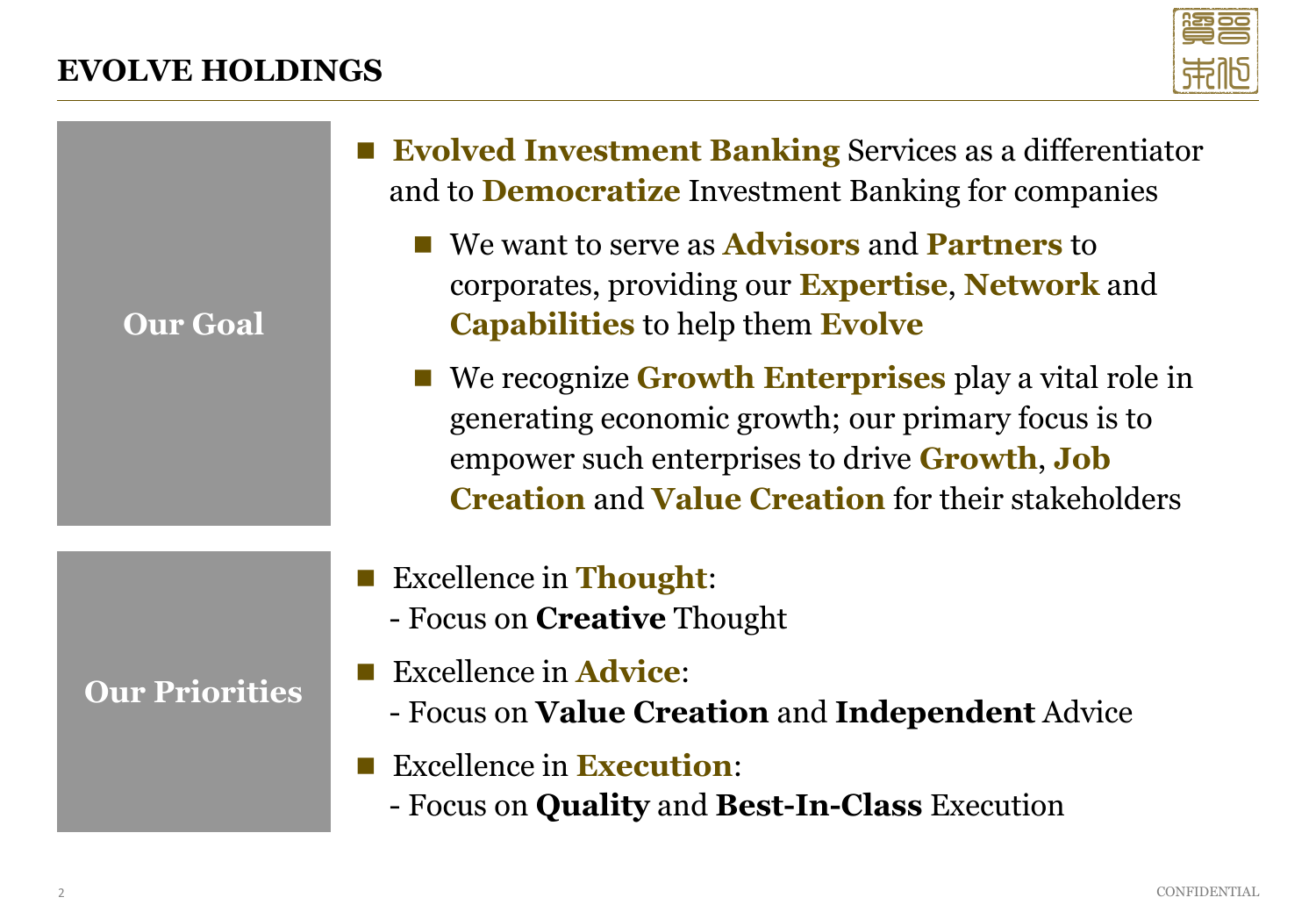

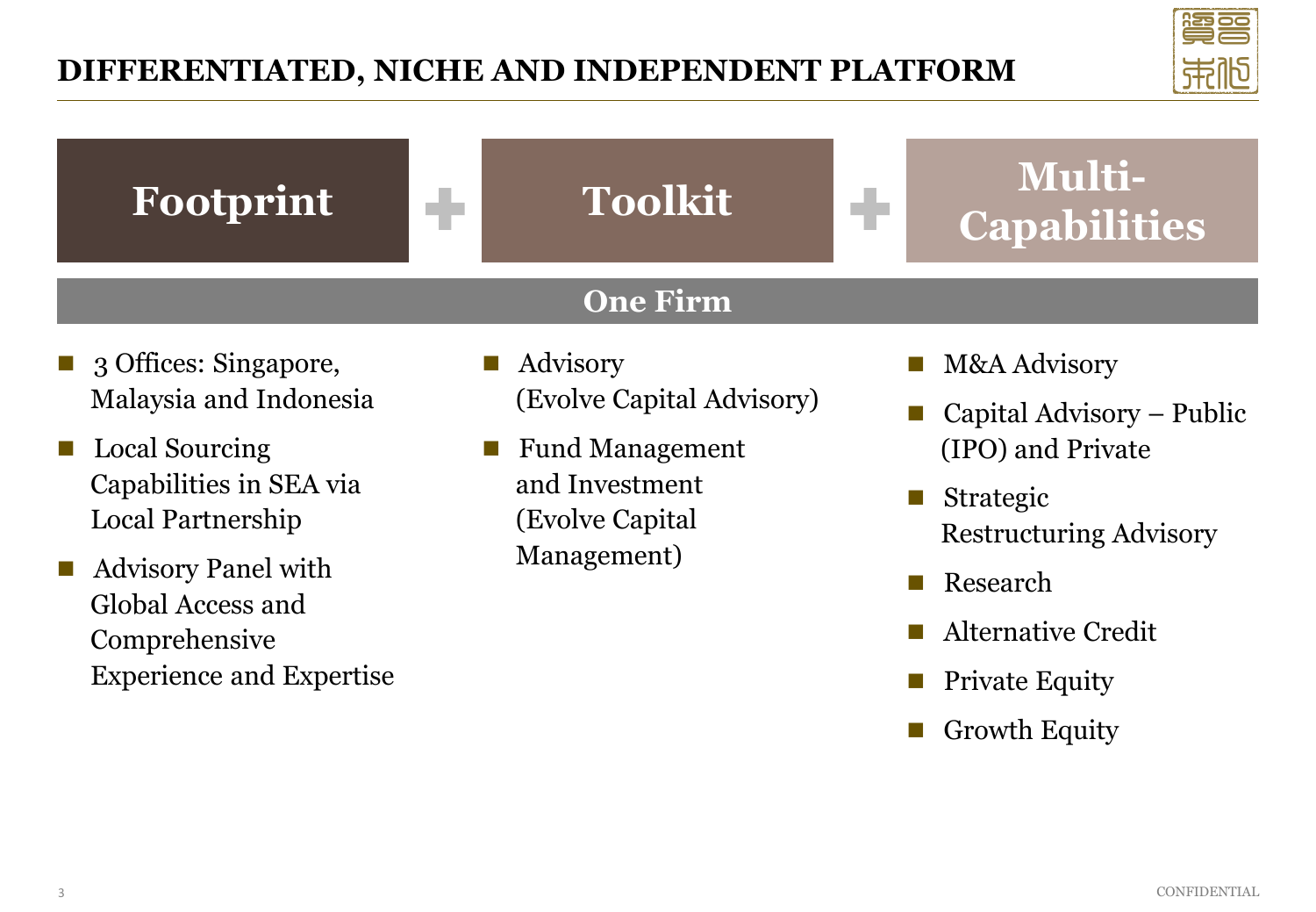## **EVOLVE CAPITAL AT A GLANCE**



| $>30$ Deals with value of<br>>US\$20bn              | >130 Deals with value of<br>>US\$70bn                | 22 Deals in the last $36+$<br>months         |  |
|-----------------------------------------------------|------------------------------------------------------|----------------------------------------------|--|
|                                                     |                                                      |                                              |  |
| Management's M&A Experience                         | Management's Capital Markets<br>Experience           | Deals closed under Evolve since<br>inception |  |
| <b>10</b> Deals with value of c.<br><b>US\$525m</b> | <b>15</b> Deals with value of c.<br><b>US\$585mm</b> | Deep <b>advisory</b> and<br>sector expertise |  |
|                                                     |                                                      | Advisory board panel support                 |  |
| M&A advisory deals under Evolve                     | Capital markets & financing deals<br>under Evolve    |                                              |  |

# **Infrastructure**

- **Corporate Advisory** Licensed Capital Market Services Advising on Corporate Finance (Singapore)
- **Initial Public Offerings** Singapore Exchange's Approved Issue Manager and Full Catalist Sponsor
- **Placement** – Licensed Capital Market Services Dealing in Capital Market Products
- **Research** Licensed under the Financial Advisers Act (FAA) on issuance or promulgation of research analyses or research reports
- ◼ **Fund Management** MAS Registered Fund Management Company (Singapore)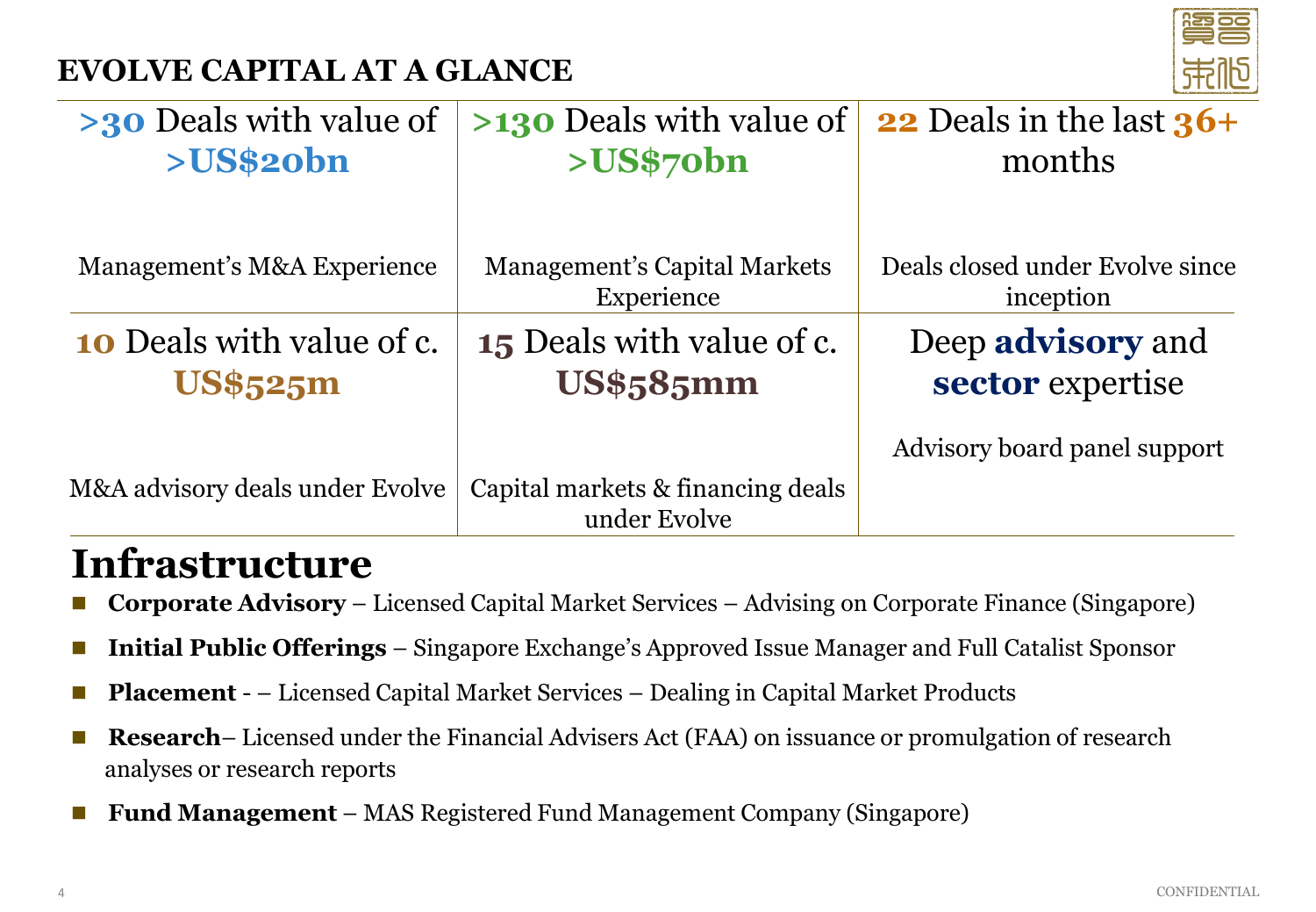### **SEASONED MANAGEMENT**





**Jerry Chua** Managing Partner & CEO

Prior to founding ECA, Jerry previously served as the Head of the Corporate Finance for J.P. Morgan in Southeast Asia and is a seasoned veteran with more than 18 years of experience originating and executing some of the highest-profile advisory (>US\$30bn) and capital market transactions (>US\$15bn) in the region.

Jerry was also named as one of the Top 40 under 40 professionals by Singapore Business Review in 2014.



**Paul Kuo** Partner

Over 16 years experience handling capital markets transactions and advising companies on M&A and other corporate transactions.

He specializes in both equity and debt securities offerings in the public and private capital markets, with experience spanning more than 75 deals and successfully raising almost US\$20bn. He was a corporate lawyer with a number of leading international firms, including White & Case, Clifford Chance and Jones Day.



**Andy Chi** Partner

Over 14 years of private equity and investment banking experience, during which he was involved in consumer driven private equity transactions across Asia across two funds managing US\$1.6bn and US\$250mm in committed capital.

He started his career at J.P.Morgan in both the New York and Singapore offices having executed corporate finance and M&A transactions in excess of US\$8bn.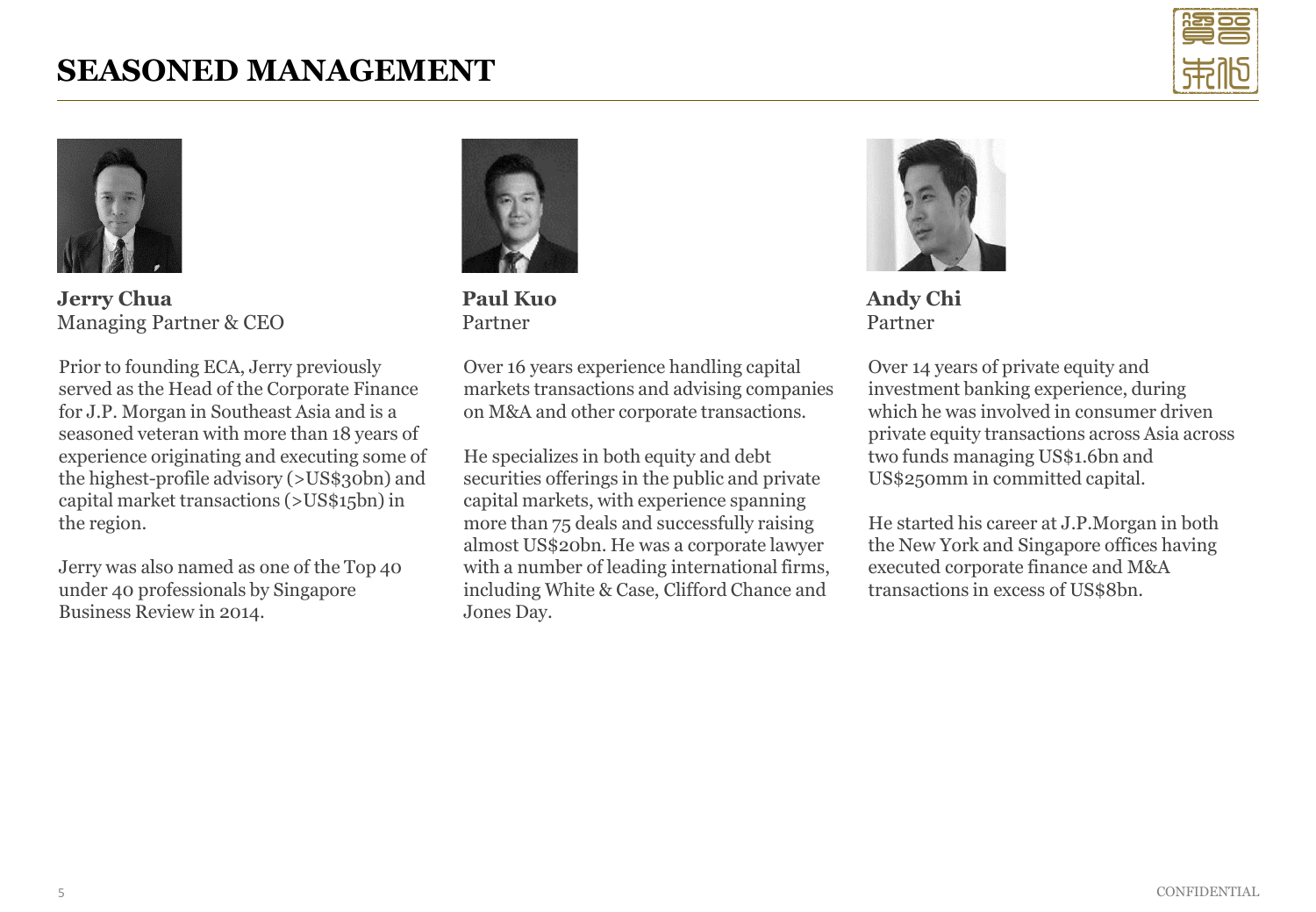### **GLOBAL ADVISORY PANEL**





#### **Rob Sivitilli**

Rob is a highly-experienced investment banker with decades of experience. Prior to his retirement, he served as J.P. Morgan's Head of M&A for Asia ex-Japan, based in Singapore. He currently sits on the board of directors of a number of companies, including a leading full-service provider of semiconductor transfer and handling products in Singapore.



#### **Dr. Lim Cheok Peng**

Dr. Lim possesses more than 40 years of experience in the healthcare sector, both as a medical practitioner and in managing hospital businesses. Previously Managing Director and CEO of Parkway Group Healthcare Pte Ltd, he was instrumental in their expansion in Asia Pacific, Middle East and Turkey. Dr Lim has sat on the board of companies in Singapore, Malaysia, Hong Kong, China, India and Turkey; and also served on various committees including the Parliamentary Committee for Health.



#### **Catherine Leung**

Co-Founder and Partner of MizMaa Ventures, Catherine sits on the Board of several portfolio companies. Previously, she was Vice Chairman of J.P. Morgan's Investment Banking franchise in Asia, with a focus of Greater China. Under her leadership, J.P. Morgan was named Best Investment Bank in Hong Kong for 8 consecutive years. Catherine was named Top 20 Women in Finance by Finance Asia in 2011, and is an advisory board member for Eureka Nova, and member of the Hong Kong Arts Development Council Trust Fund.



#### **Riady Tjandra**

Riady is the Managing Director of Goldenbridge Advisory, a Singapore-based consultancy and brings with him a myriad of experiences across diverse sectors. He currently is involved in several ventures – PT. Jiwo Mega Propertindo, an Indonesia-based real estate developer; Asia Summit Capital, a Hong-Kongbased private equity firm; Duitku, an Indonesiabased online payment solutions provider; Royal Trust Futures, an Indonesia-based brokerage; Wolfgang's Steakhouse, a high-end restaurant in Indonesia, and the Samata Sanur, an Indonesiabased luxury resort.



#### **Sherlyn Lim**

Sherlyn is the senior adviser to Crescent Point Capital Management, a Consumer sector focused investment management fund with c.US\$2 billion AUM. Previously, she was Head of J.P. Morgan's Consumer & Retail Investment Banking franchise in Asia and has advised on a wide range of transactions (>US\$100 billion) from her time at J.P. Morgan in the US and Asia. Sherlyn is also the co-founder of Emberz Brands, a digitally-driven FMCG company with presence in the US, China and ASEAN.



#### **Chua Teck Wee**

Teck Wee is the Co-Chief Investment Officer of Myer Gold Investment Management, a multi-family office based in Singapore. Prior to joining Myer Gold, Teck Wee was an Executive Director with Goldman Sachs Private Wealth Management where he spent more than 8 years managing discretionary and advisory investment portfolios for private clients. Teck Wee also spent 8 years with J.P. Morgan Private Bank and J.P. Morgan Investment Banking.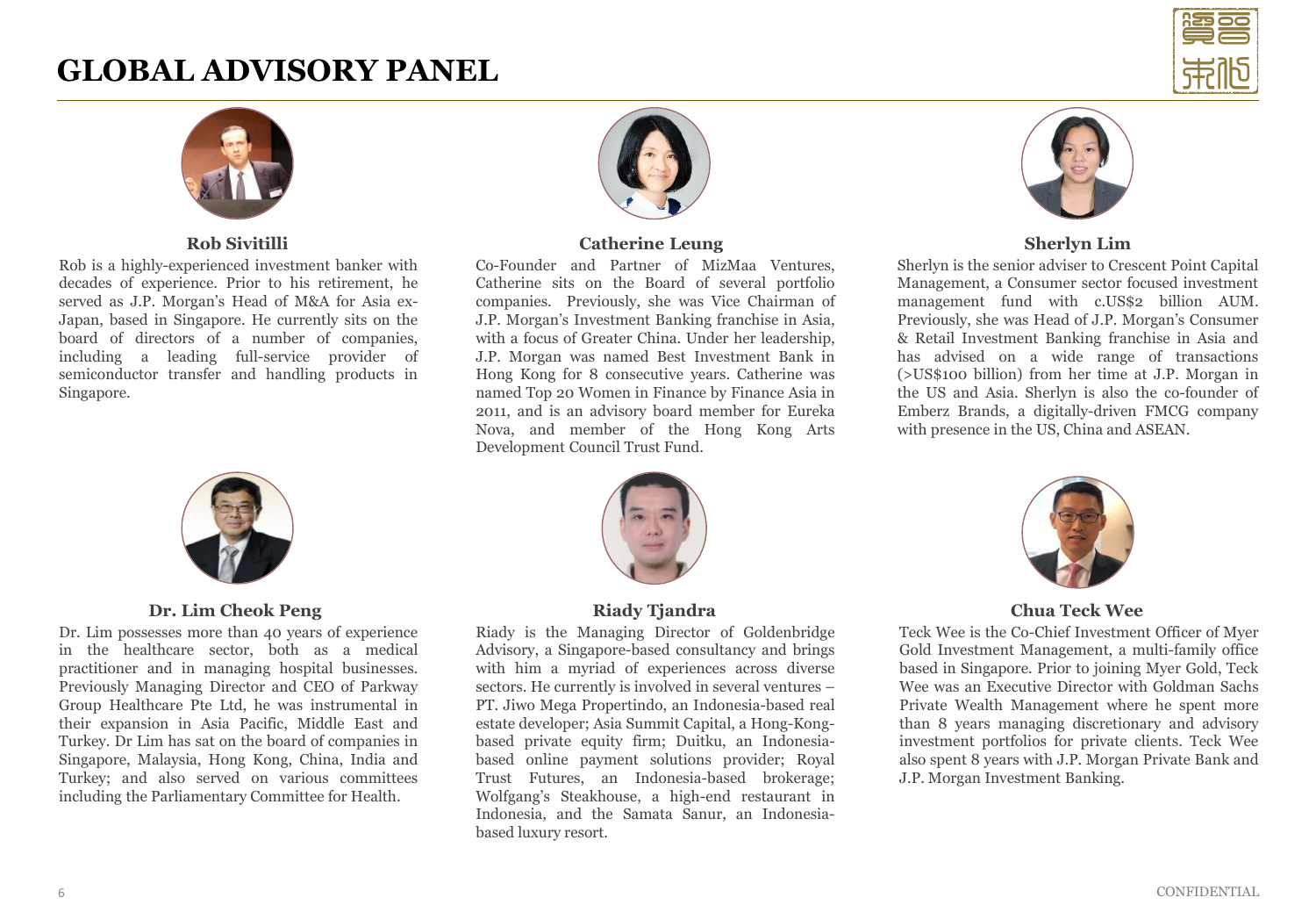# **LARGE FIRM CAPABILITIES WITH A BOUTIQUE FIRM'S TOUCH**



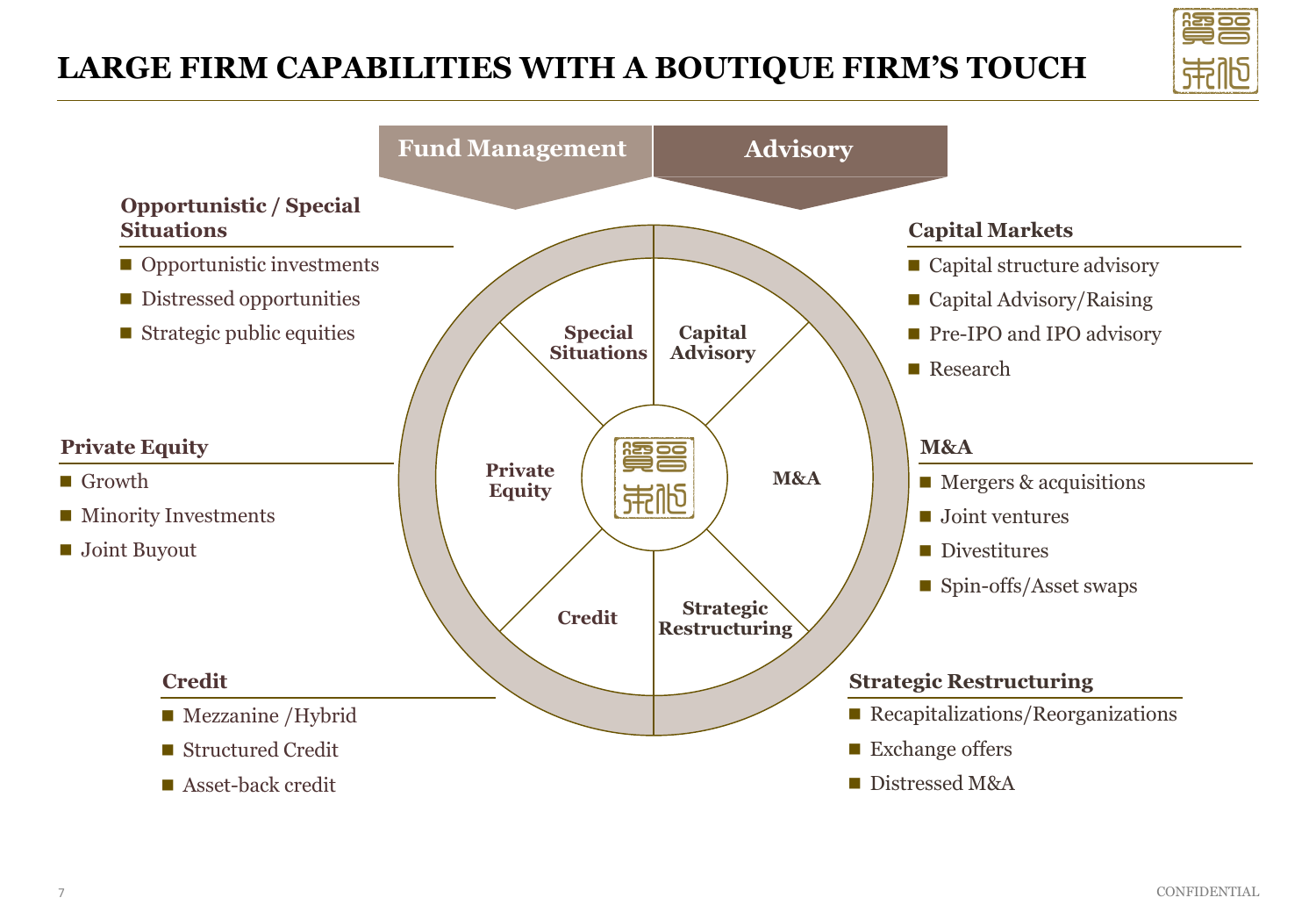## **"ALL WEATHER" ADVISORY APPROACH SEEKING TO ADD AND CREATE VALUE ACROSS THE CORPORATE LIFECYCLE**



|                           | <b>Stage 1: Inception</b><br>R&D/Idea             | Stage 2: Seed / Early<br>Growth | Stage 3: Mid-stage<br><b>Expansion Phase</b> | Stage 4: Late-stage<br><b>Mature Phase</b>                                                             |  |
|---------------------------|---------------------------------------------------|---------------------------------|----------------------------------------------|--------------------------------------------------------------------------------------------------------|--|
|                           |                                                   |                                 |                                              | <b>Strategic Restructuring</b>                                                                         |  |
|                           |                                                   |                                 |                                              | <b>Recapitalization/</b><br><b>Reorganization</b>                                                      |  |
|                           |                                                   |                                 | M&A                                          |                                                                                                        |  |
| Evolve's Advisory Toolkit |                                                   | M&A/JV                          | M&A/JV/<br><b>Divestments</b>                | M&A/JV/<br>Divestments/<br><b>Spin Off</b>                                                             |  |
|                           | <b>Capital Advisory/Raising</b>                   |                                 |                                              |                                                                                                        |  |
|                           | <b>Capital Advisory</b><br><b>Capital Raising</b> |                                 | <b>Pre-IPO</b><br><b>Advisory</b>            | <b>Public Debt</b><br><b>IPO</b> Advisory<br><b>Follow-on Equity</b><br>(Singapore)<br><b>Research</b> |  |

Growth of firm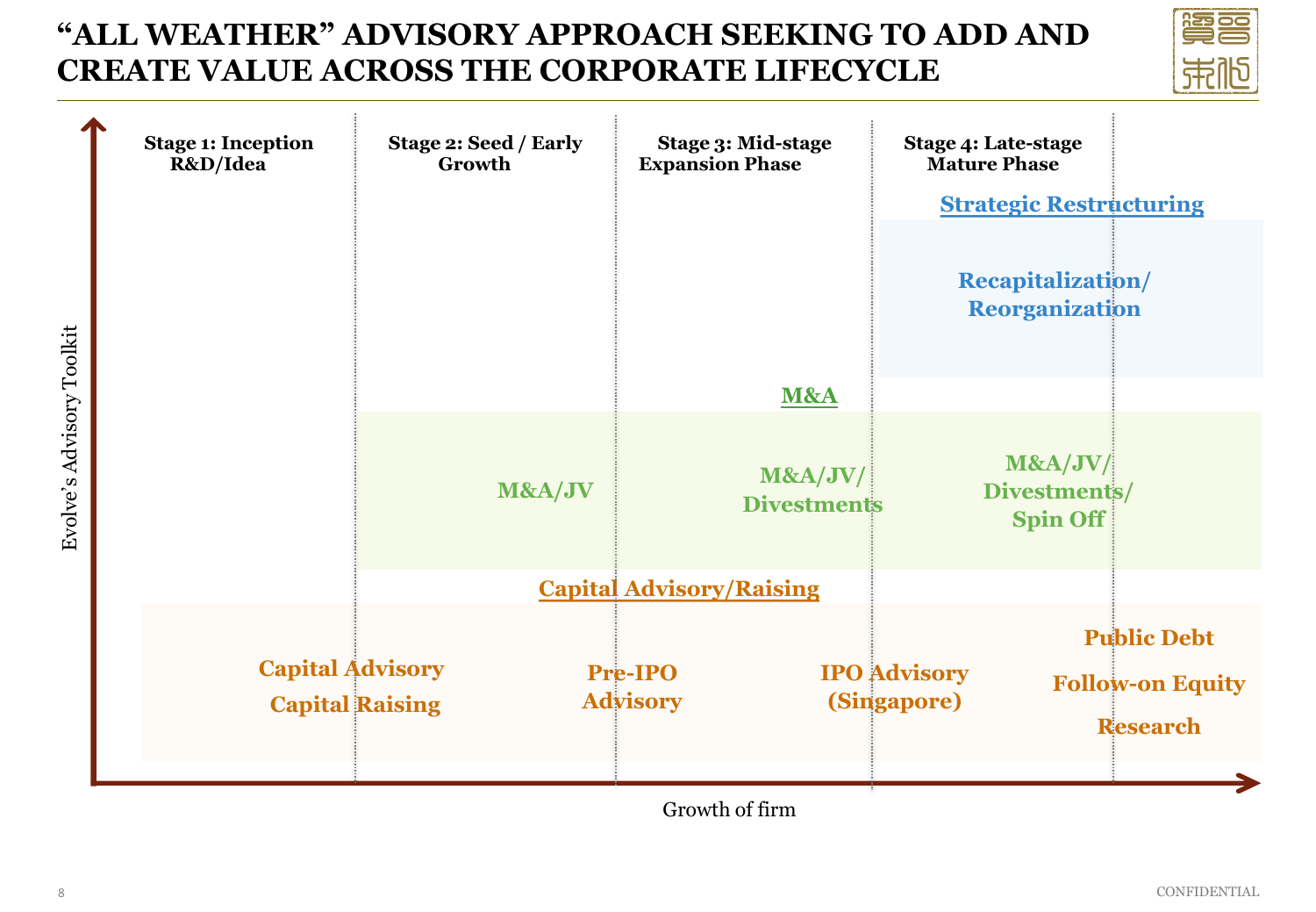

### **EVOLVE'S VALUE ADD ACROSS THE CORPORATE CYCLE**



*Evolve Capital Advisory's proven track record of providing full suite of investment banking services across the life cycle of corporates*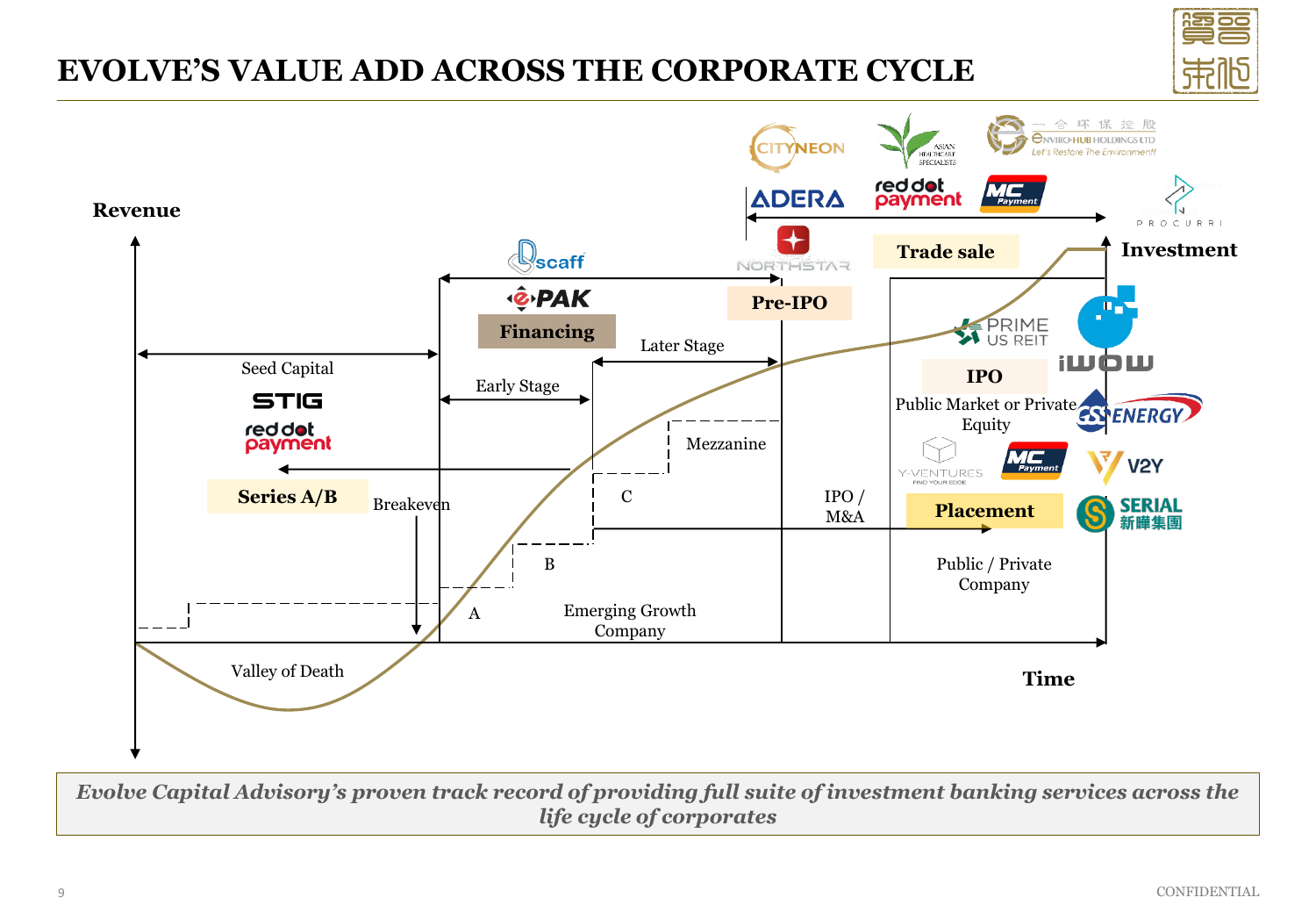### **EVOLVE'S TAILWIND SECTOR FOCUS**

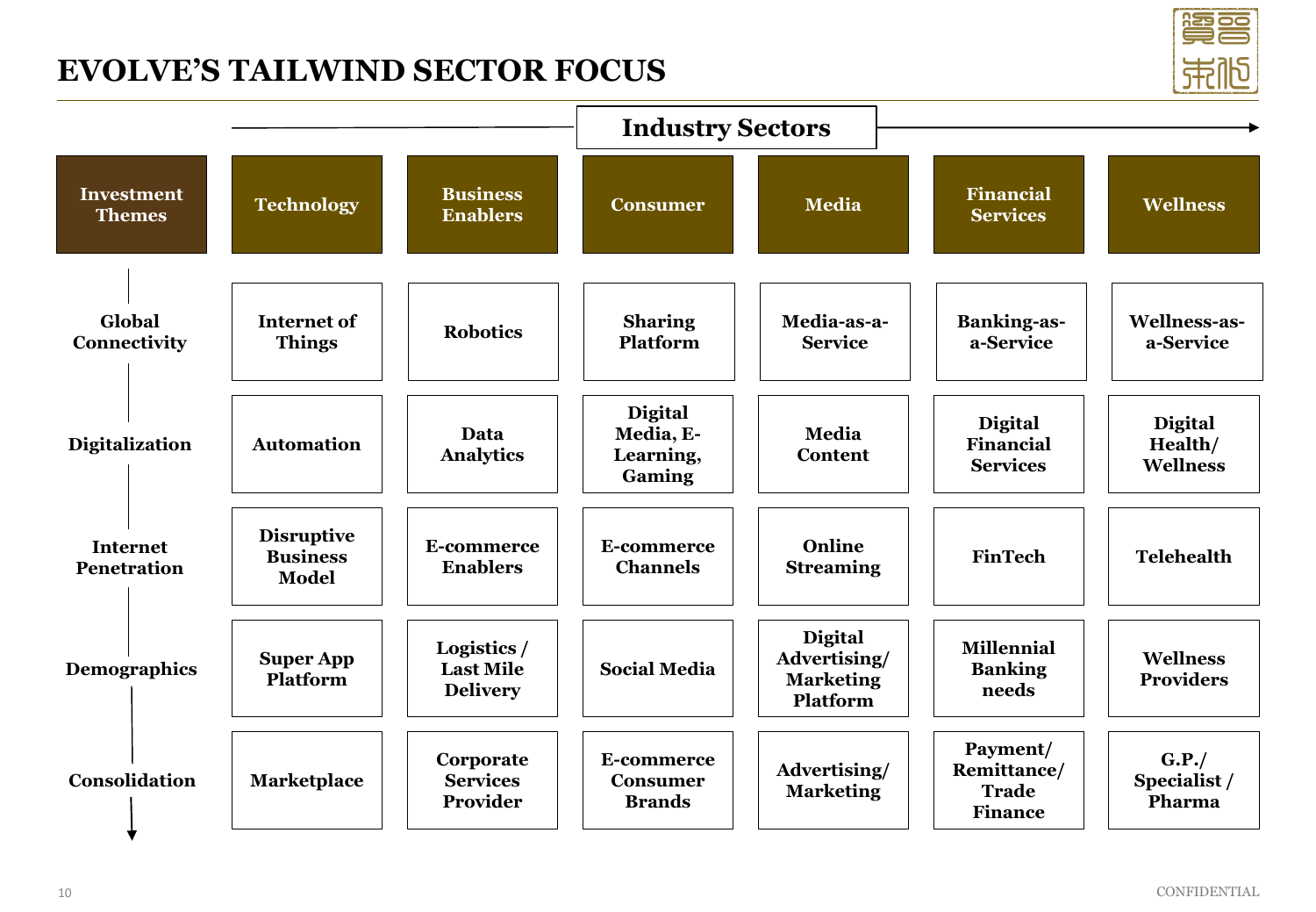# **ABILITY TO ACT AS IPO ISSUER IN SINGAPORE PROVIDES ADDITIONAL CAPITAL RAISING OPTIONS VIA PUBLIC MARKETS…**

- 
- Being an **accredited issue manager and Catalist full sponsor**, **Evolve** can bring corporates to **list in SGX** on the **Mainboard** or **Catalist (Growth) Board**.
- ◼ With an **extensive experience** and **expertise** in **public capital markets** transactions, **Evolve** has **adopted a differentiated approach** in **managing** and **leading** IPO transactions for clients

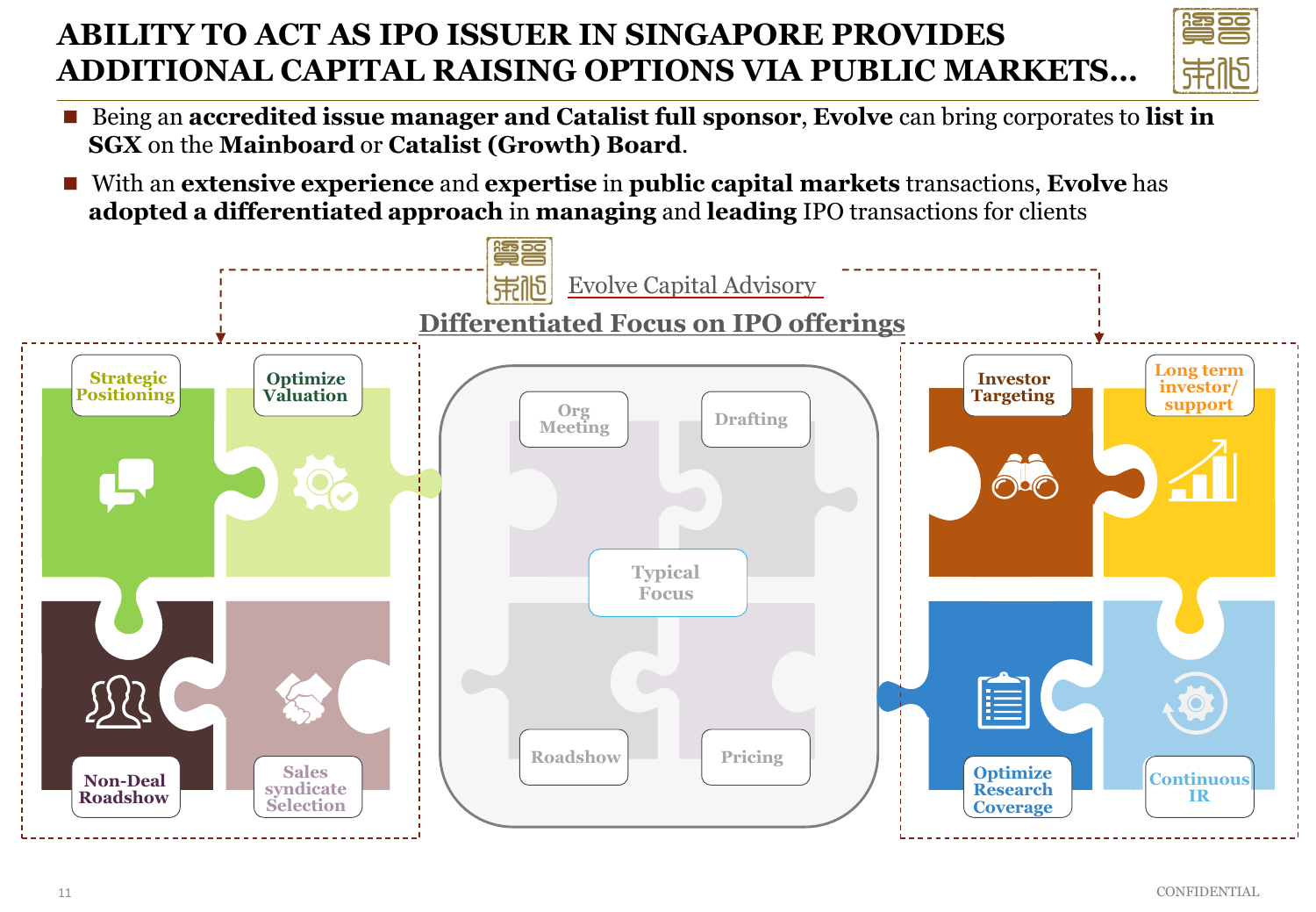### **… WHILE CONTINUING TO PROVIDE DIFFERENTIATED, VALUE-ADDED SERVICES POST-LISTING**



Evolve Capital's supporting "value-adds" post-listing

### **Developing Detailed Year 1 Post-IPO Marketing Strategy**

Multi-pronged strategy, focusing on Non-Deal Roadshows with IPO buyers and aspirational shareholders, investor conferences, and Analyst Day

### **Trading & Shareholder Insights**

Insights into the company's trading dynamics and shareholders, as well as periodic updates on equity capital markets

### **Communication Strategy for corporate actions with Public Shareholders**

Advise board and management in developing approach to disclosures and communications on important corporate actions

#### **Analyst / Investor Day Preparation**

Assist in the development of the key strategic messaging and positioning points, marketing materials, presentation script and dry-run preparation

### **Secondary Offerings**

Assist in follow-on capital offerings to fund growth and meet capital needs

#### **On-Going Capital Structure & Advisory Advice**

Advise on capital structure across debt and equity; provide ongoing corporate finance and M&A input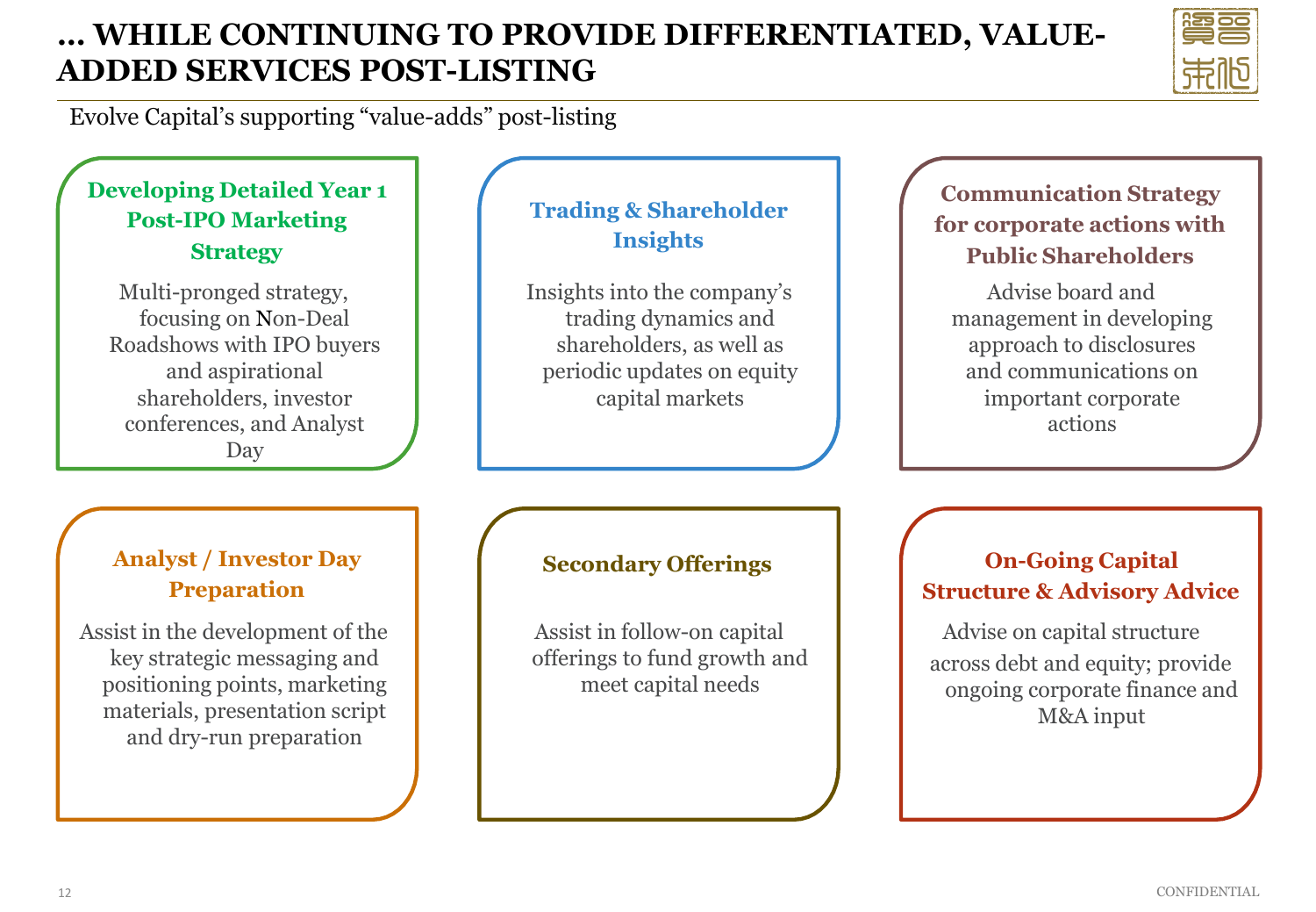# **RECENT EVOLVE CAPITAL ADVISORY TRANSACTIONS**



#### Extensive reach across multiple transactions



*Evolve Capital Advisory applies out-of-the-box thinking; delivering tailored, creative corporate finance solutions to a variety of clients across geographies and industries*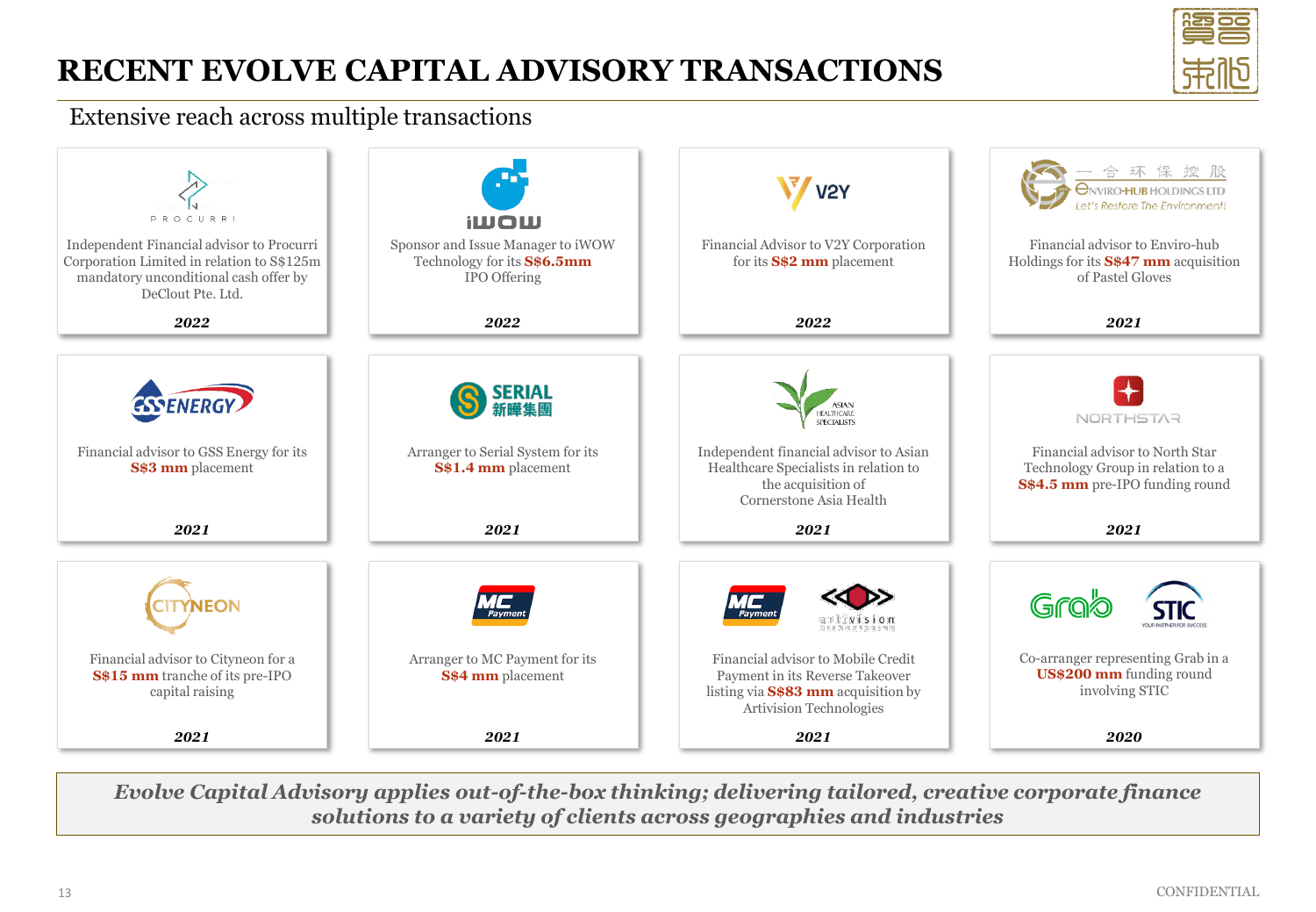# **RECENT EVOLVE CAPITAL ADVISORY TRANSACTIONS ("CONT'D")**



#### Extensive reach across multiple transactions



*Evolve Capital Advisory applies out-of-the-box thinking; delivering tailored, creative corporate finance solutions to a variety of clients across geographies and industries*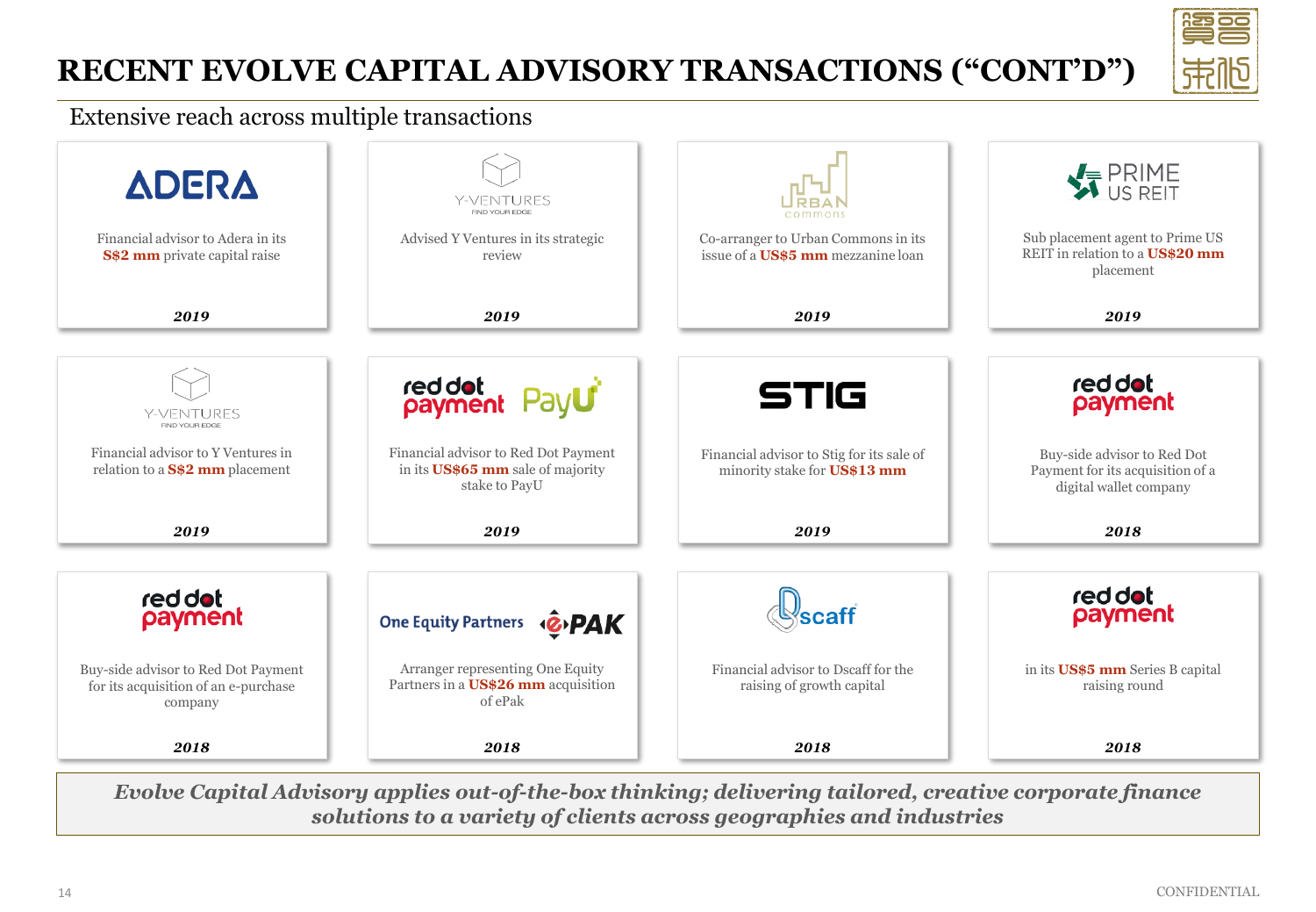## **EXTENSIVE IPO AND CAPITAL MARKETS DEAL EXPERIENCE**



Evolve Capital's senior management has extensive experience in over S\$5bn worth of IPO transactions, both Singapore and regionally

**Management selected IPO/Cap market experience**

**Selected SGX IPO ongoing mandates** 

- S\$6.5 million IPO of iWOW Technology, a IoT wireless Singapore technology company (SGX)
- S\$2.8 billion IPO of CapitaMalls Asia (SGX)
- Dual listing (by introduction) in Hong Kong of CapitaMalls Asia (SGX and HKSE)
- S\$1.35 billion IPO of Asia Pay Television Trust (SGX)
- US\$622 million IPO of Robinson Retail Holdings (Philippines)
- S\$338 million IPO of Sri Trang Agro (SGX)
- S\$333 million IPO of First Ship Lease Trust (SGX)
- S\$129 million IPO of Hyflux Water Trust (SGX)
- US\$62 million IPO of PT Express Transindo Utama Tbk (Indonesia)
- S\$57 million IPO of Linc Energy (SGX)

■ **IPO** of a media/content platform provider

- IPO of a social commerce platform
- RTO of a battery technology provider
- ■IPO of a health-tech and healthcare solution provider

*Evolve Capital Advisory have a strong focus in bringing Growth Enterprises, especially those with a new economy focus/angle*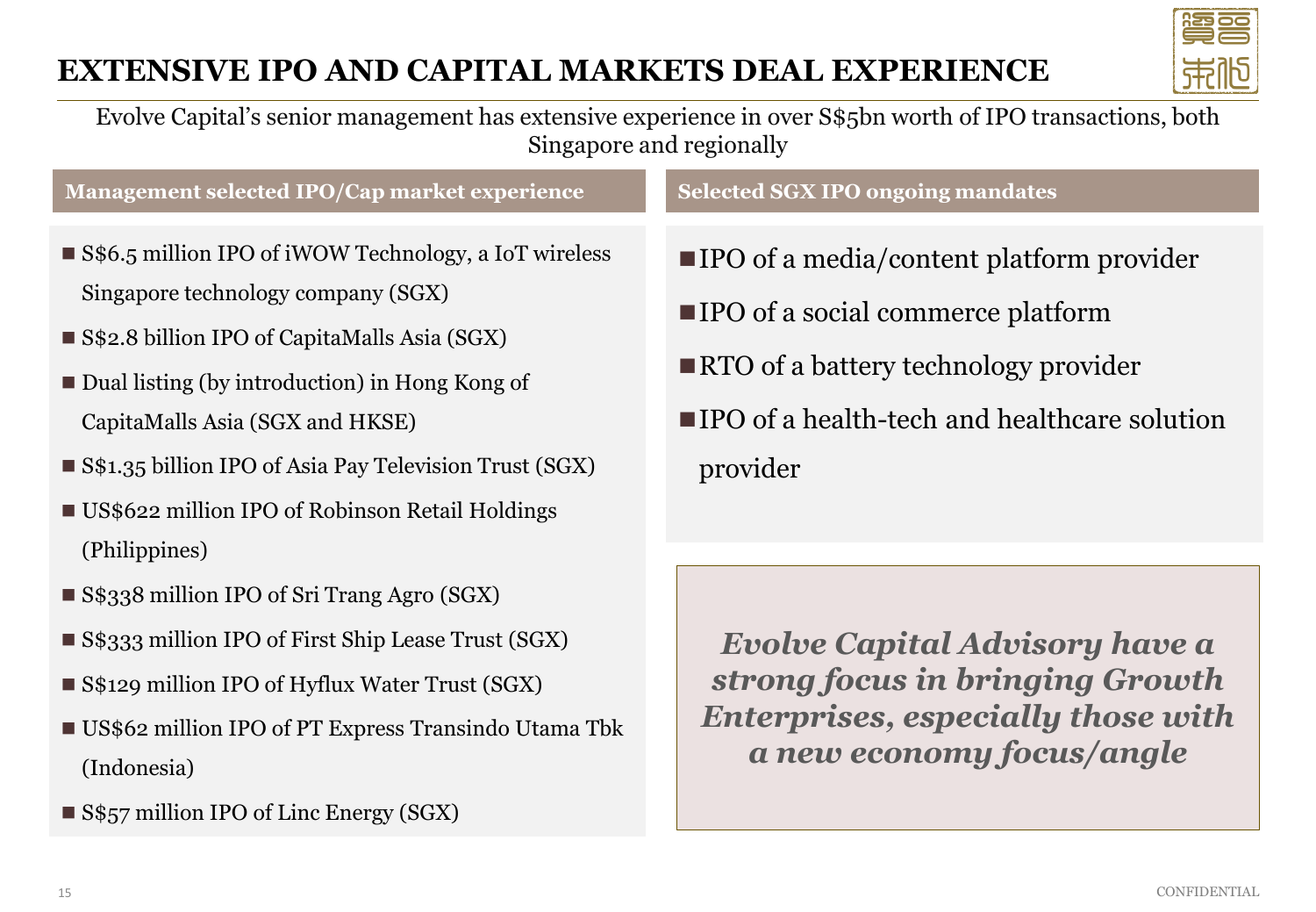

### **Sponsored Issuers**





### **Evolve's Value Add**

- Management team is equipped in both M&A/Corporate Advisory and Capital Raising expertise, thus able to guide Issuers in its growing journey
- Extensive transaction experience provides Issuers with a good advisory support on key important disclosures and announcement coverage
- Evolve will focus not just in ensuring Issuers comply with ongoing SGX listing compliance obligations but will also seek to partner with Issuers to aid in its evolving growth journey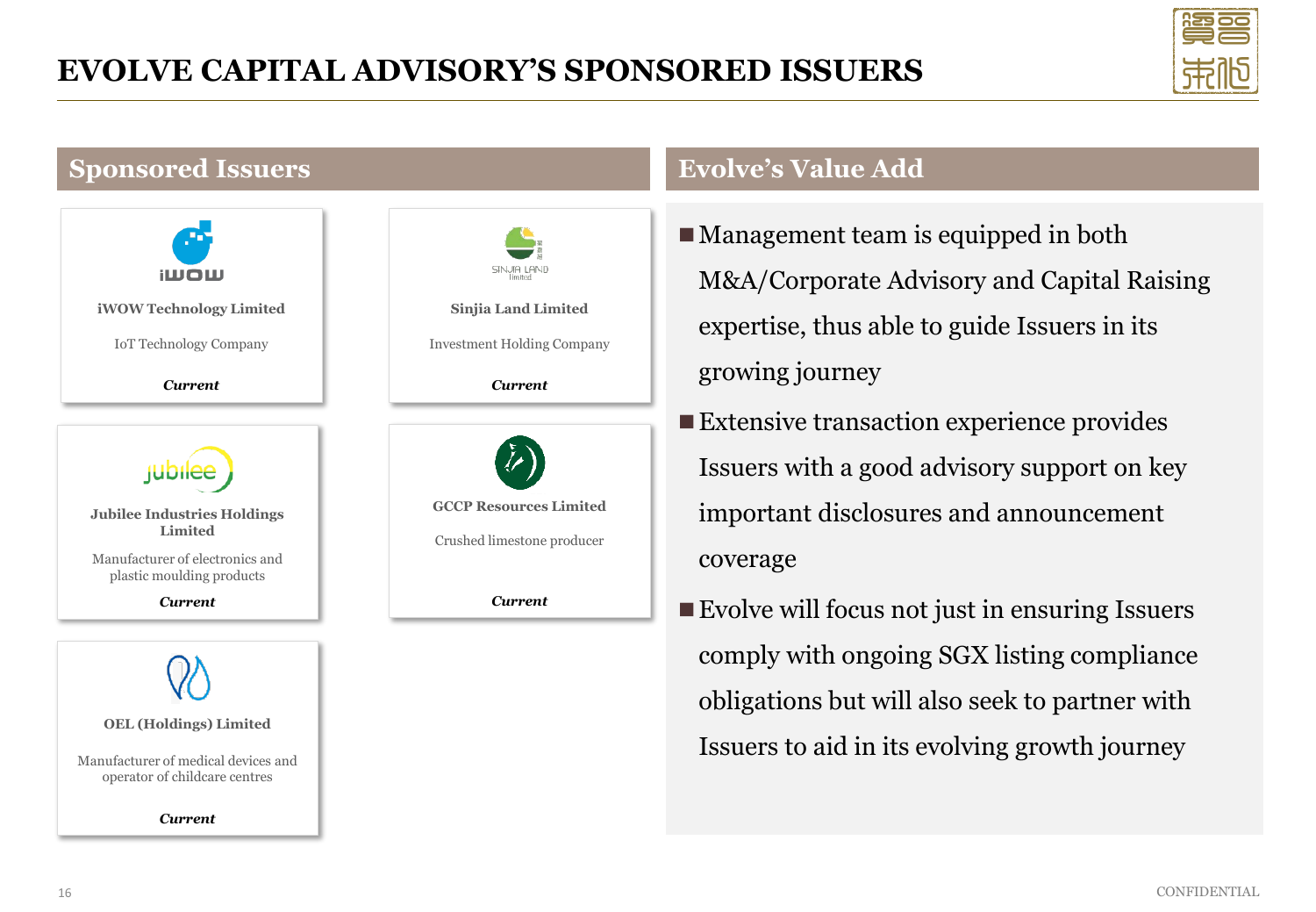## **EVOLVE CAPITAL MANAGEMENT OVERVIEW**

- **Evolve Capital Management Pte Ltd ("ECM")** is a MAS regulated fund manager, currently managing funds under our established Variable Capital Company ("VCC"), Evolve Capital Management Fund VCC
- We are a **purpose-built investment platform** to harness the synergies with **our affiliate, Evolve Capital Advisory ("ECA")**, to address the increasing needs of high growth corporates across Southeast Asia to access both corporate finance advisory in addition to direct capital solutions
- ◼ We seek to capitalize on **high growth opportunities across South-East Asia** with **focus on sectors leveraging the new economy and digitization trends**, as well as **more broadly across the consumer value chain** to **capitalize on the growing disruptive dynamics** in the region where **increasing consumption** is a common theme and key driver for growth
- ◼ Our emphasis on **tangible value accretion across our ecosystem with ECA**, provides **a unique value proposition** servicing a clear gap for funding across capital structure

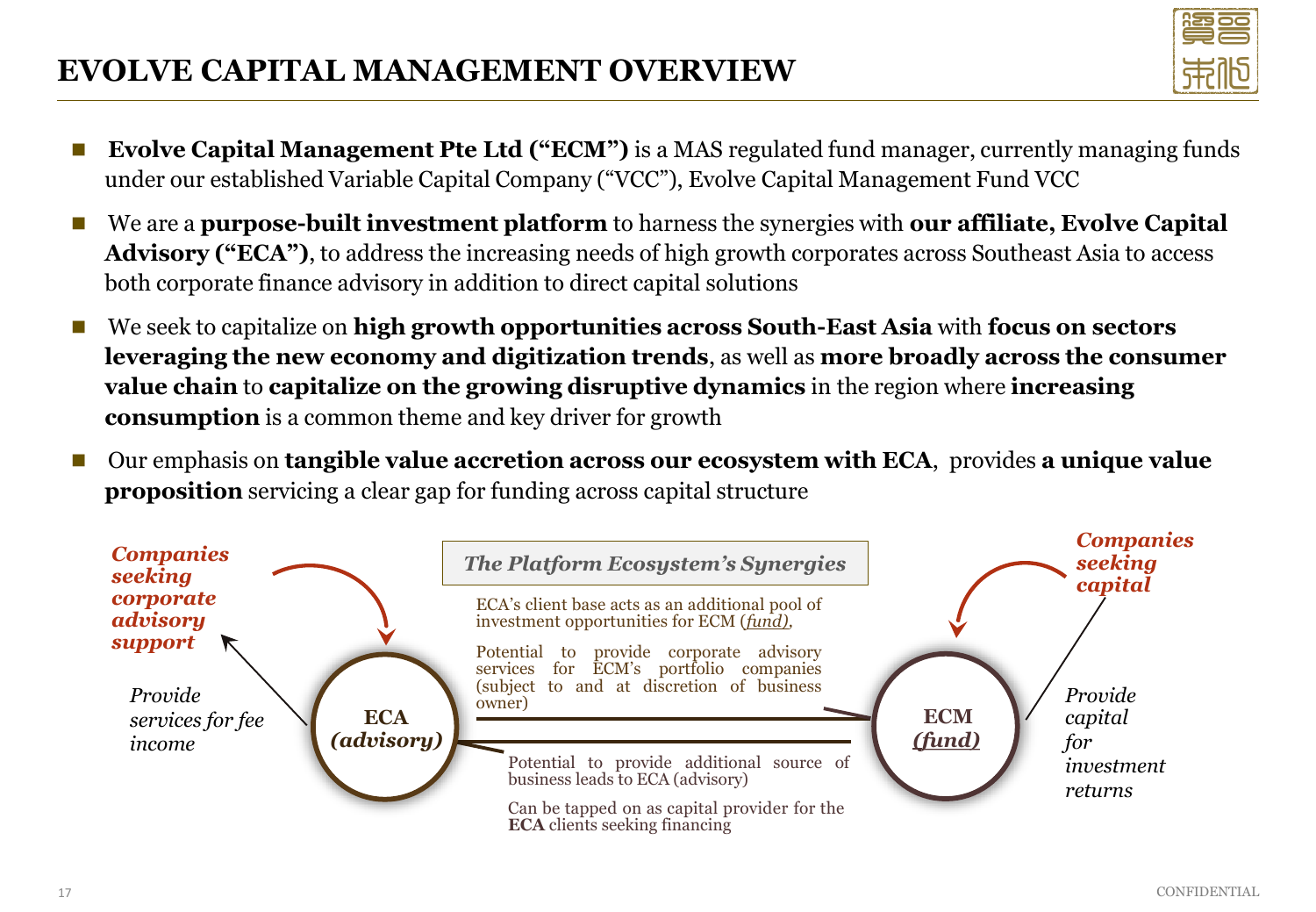# **SELECT EVOLVE CAPITAL MANAGEMENT INVESTMENTS**

Providing growth capital to SMEs, with a strategic focus



*Beyond giving portfolio companies access to funding, Evolve Capital Management also helps to drive the pursuit of strategic objectives through our wide network of potential business partners*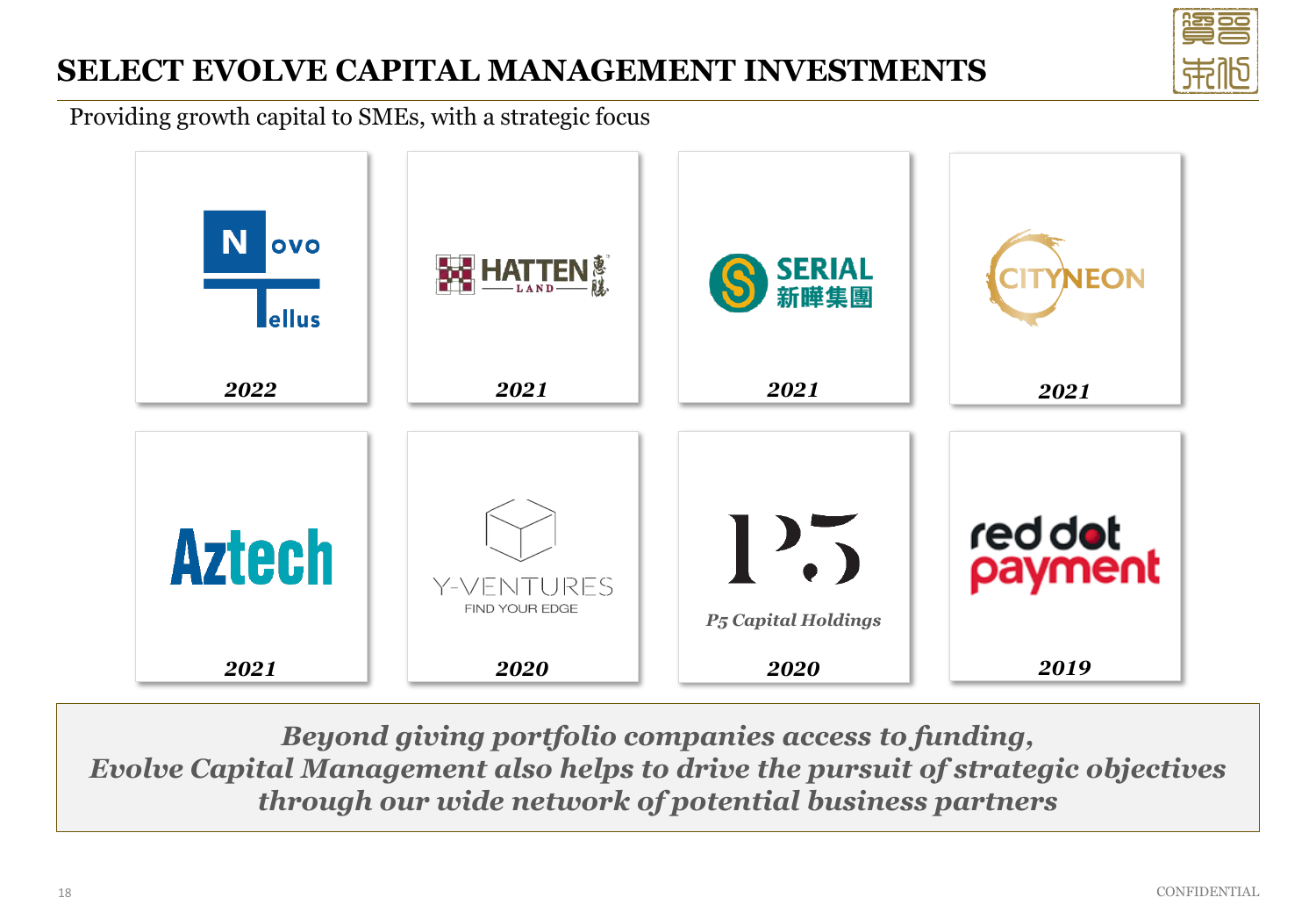### **EVOLVE CAPITAL'S ECOSYSTEM**





### **Full suite of investment banking services supported by a deep bench of Global Advisory Panel**

◼ **Corporate Advisory:** 

Licensed Corporate Finance Advisory (Singapore)

- ◼ **Placement:**  Licensed in Dealing with Capital Market Products
- **Fund Management:** Registered Fund Management Co. (Singapore)

■ Initial Public Offering Issuer:

Singapore Exchange's Approved Issue Manager and Full Catalist Sponsor

■ **Research coverage:** 

Licensed under the Financial Advisers Act (FAA) on issuance research reports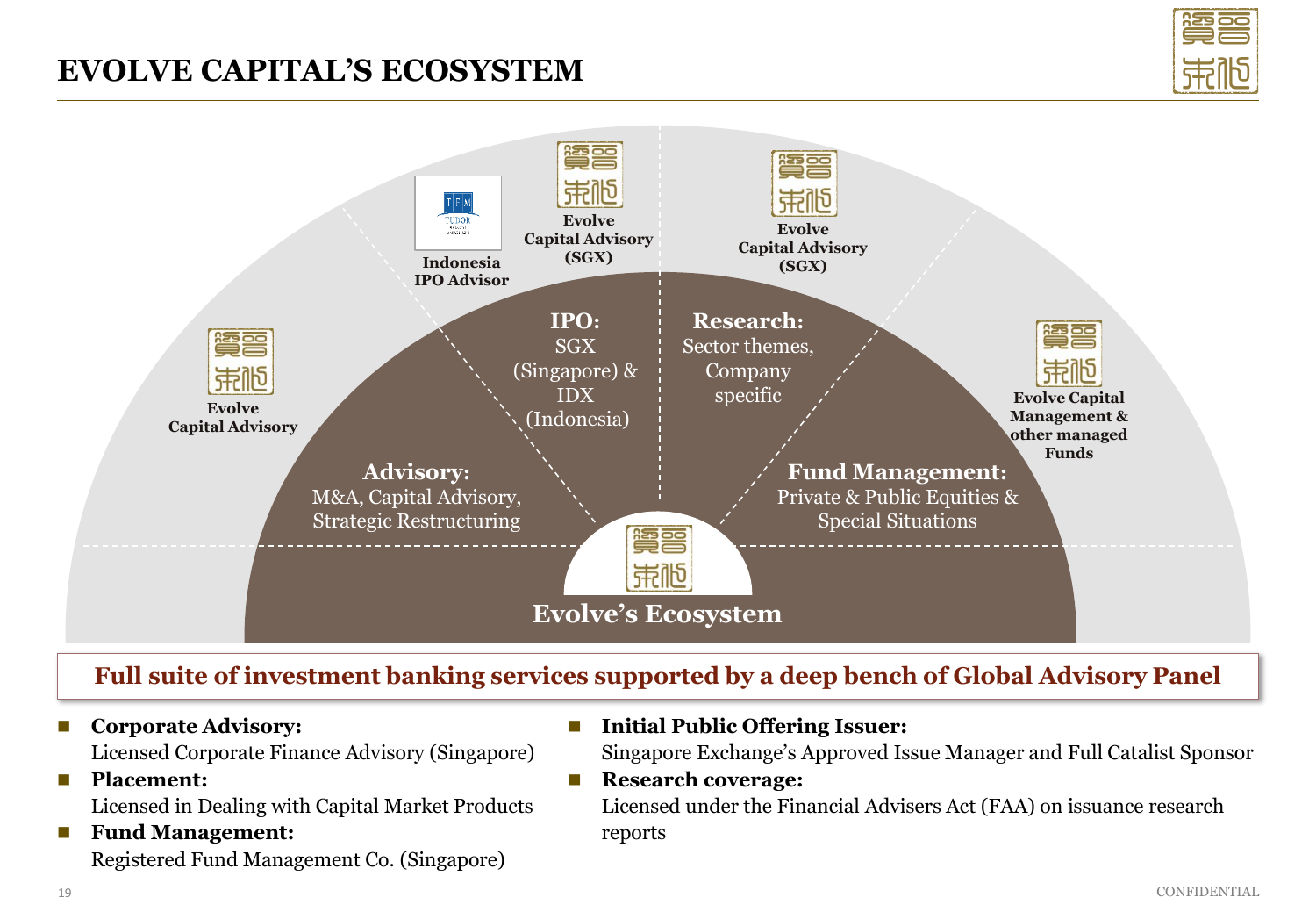### **EVOLVE CAPITAL'S DIFFERENTIATION**



**Integrated model across advisory and fund management** **Willingness to undertake complexity to value-add and help capture value**

**Ability to valueadd across the cycle, utilizing extensive suite of capabilities**

**Proven track record and expertise**

**Big firm capabilities and service quality with a boutique touch**